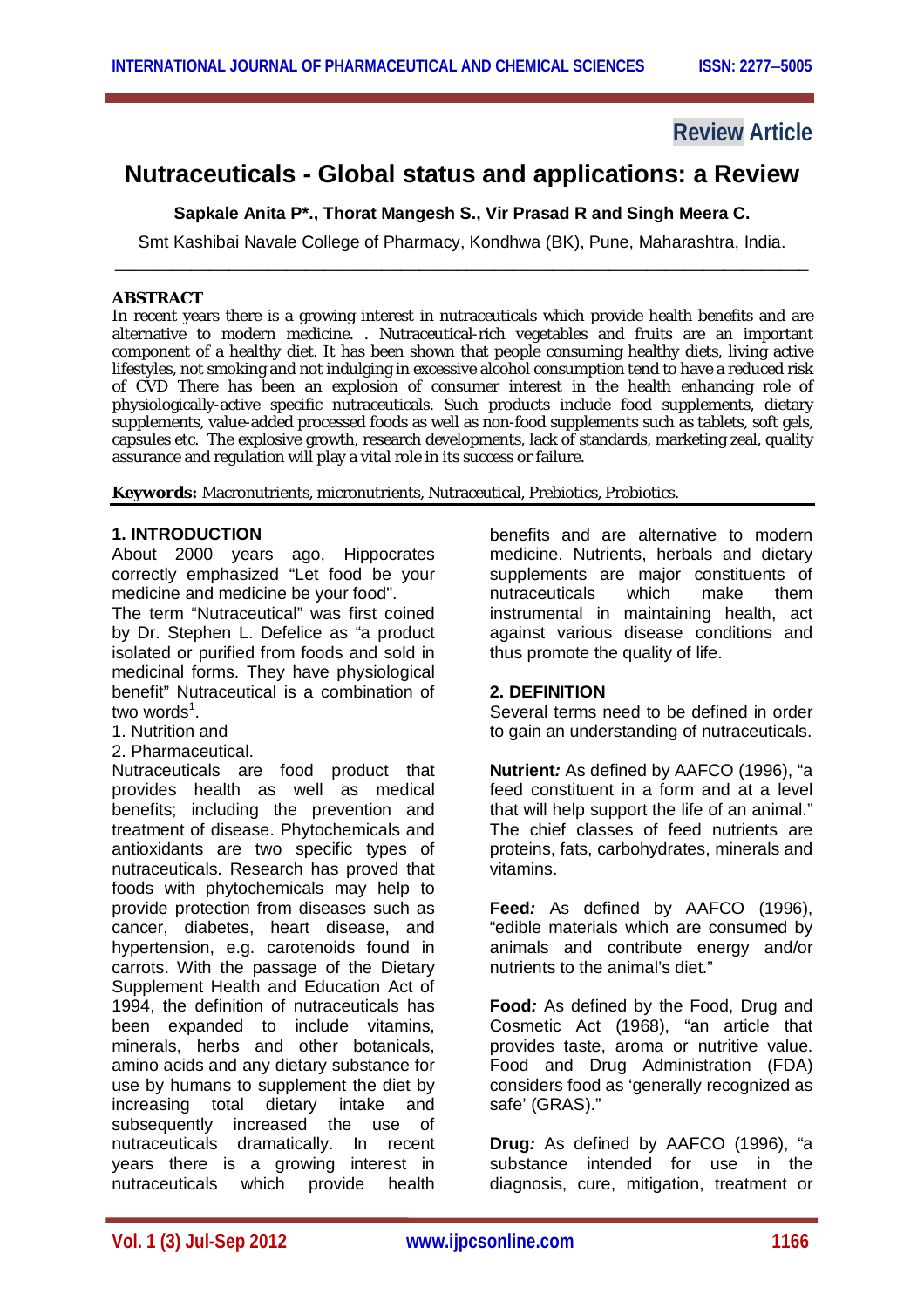prevention of disease in man or other animals. A substance other than food intended to affect the structure or any function of the body of man or other animals."

**Dietary Supplement***:* As defined by the Dietary Supplement Health and Education Act (DSHEA, 1994), "a product that contains one or more of the dietary ingredients such as vitamin, mineral, herb, or other botanical, and amino acid (protein) also includes any possible component of the diet as well as concentrates, constituents, extracts or metabolites of these compounds."

**Nutraceutical***:* As commonly defined by the dietary supplement industry, "any nontoxic food component that has scientifically proven health benefits, including disease treatment and prevention."

**Veterinary Nutraceutical***:* As defined by the newly created North American Veterinarian Nutraceutical Council, Inc. (NAVNC), "a substance which produced in a purified or extracted form and administered orally to patients to provide agents required for normal body structure and function and administered with the intent of improving the health and wellbeing of animals."

#### **3. CLASSIFICATION OF NUTRACEUTICALS**

Numerous nutraceuticals currently are available in the market. The following chart represents a sample Nutraceuticals are non-specific biological therapies used to promote wellness, prevent malignant processes and control symptoms. These can be grouped into the following three broad categories<sup>8</sup>.

3.1. Substances with established nutritional functions, such as vitamins, minerals, amino acids and fatty acids - *Nutrients*

3.2. Herbs or botanical products as concentrates and extracts - *Herbals*

3.3. Reagents derived from other sources (*e.g.*pyruvate, chondroitin sulphate, steroid hormone precursors) serving specific functions, such as sports nutrition, weight-loss supplements and meal replacements – *Dietary supplements*.

#### **3.1. Nutrients**

The most commonly known nutrients are antioxidant, water and fat-soluble vitamins. Many potential benefits have been attributed to antioxidant use in the form of dietary intake or supplementation $9,13]$ Antioxidants, in general, may be useful in the prevention of cancer and cerebrovascular disease. High dietary intake of vitamin E may prevent Parkinson's disease<sup>10</sup>. Agus *et al.*, determined that the oxidized form of vitamin C, dehydro ascorbic acid, readily crosses the blood brain barrier $11$ . Vitamin supplement is associated with increased antibody titre response to both hepatitis B and tetanus vaccines as a result of macrophage and  $T$  cell stimulation<sup>13</sup>. Those genetically predisposed to pancreatic cancer have low serum levels of selenium; thus, it is assumed that supplementation with selenium may help to prevent this condition<sup>14,15</sup>. Zinc is an essential component of more than hundred enzymes involving digestion, metabolism and wound healing.

#### **3.2. Herbals**

Herbals are as old as human civilization and they have provided a complete storehouse of remedies to cure acute and chronic diseases. The knowledge of herbals has accumulated over thousands of years so that today we possess many effective means of ensuring health care<sup>3</sup>.

#### **3.3. Dietary supplements**

Dietary supplements have also been developed to manage a variety of diseases. For instance, pre packaged, nutritionally balanced meals that meet the recommendations of national health organizations influenzed multiple risk factors for patients with cardiovascular disease and increased patient compliance with dietary restrictions<sup>18</sup>. Ketogenic diets, comprised of foods high in fat and low in protein and carbohydrate content, have been reported to improve seizure control. However, these diets are widely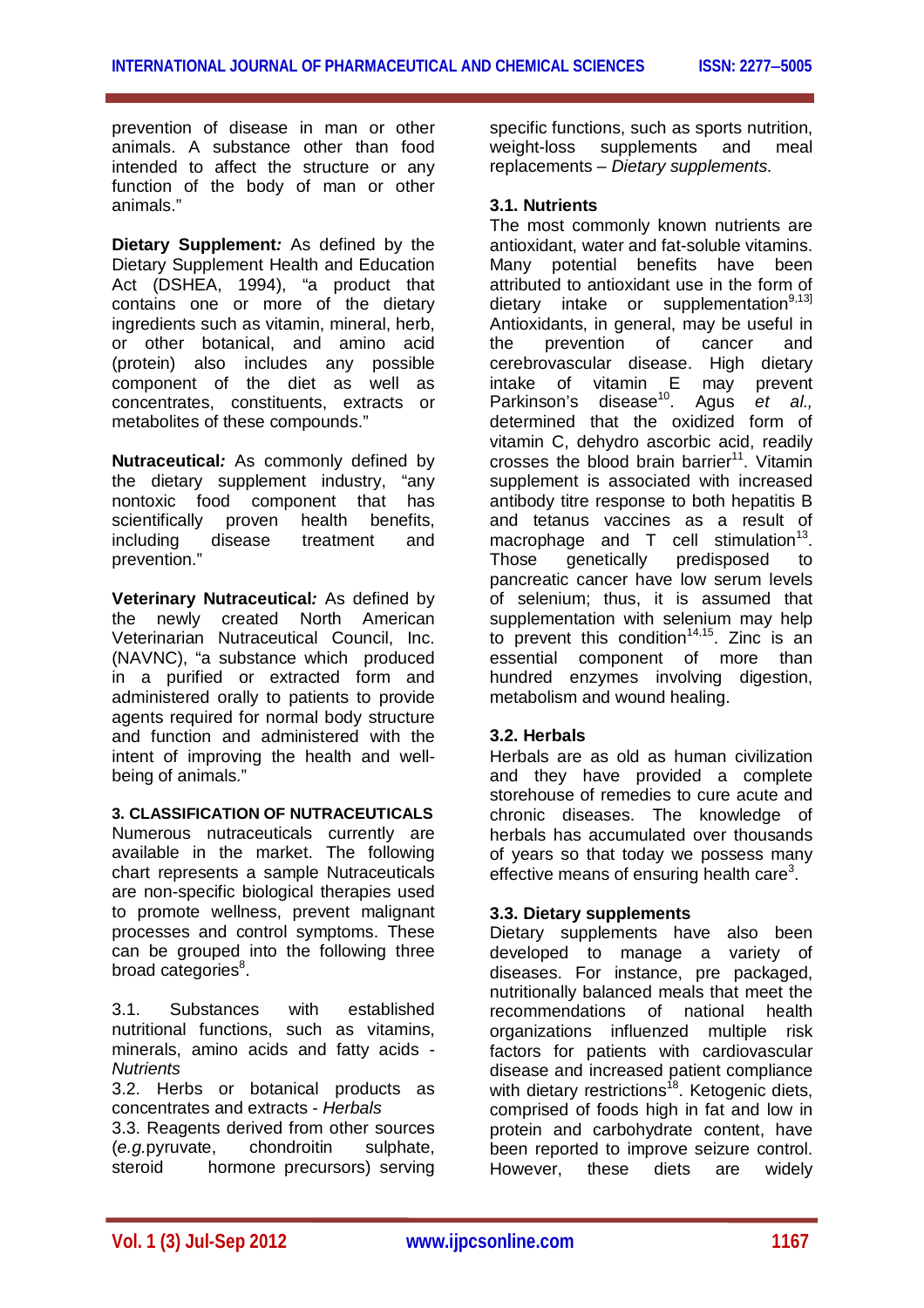acknowledged to be unpalatable, making sustained compliance with dietary restrictions difficult<sup>19</sup>. Phytoestrogens have been documented to enhance oestrogens levels when hormonal levels are low or to weaken the effects of oestrogen when levels are high. This action may prevent against both hot flushes and breast cancer. Other common foods that may have potential therapeutic value include edible mushrooms. Zbar and NiteBite are two products in the form of bars that contain sucrose, protein and uncooked starch in order to provide continuous glucose release to diabetics during the night. Immune milk products are promising examples of health promoting nutraceuticals. Numerous casein and<br>whev protein derived angiotensin-lprotein derived angiotensin-Iconverting enzyme inhibitory peptides/hydrolysates have been identified. These peptides/hydrolysates may be classified as nutraceuticals due to their ability to provide health benefits49. Buckwheat has been used and will be better used as an important raw material for functional food production.

### **4**. **Macronutrients and micronutrients 4.1. Vitamins**

There is much information about the essential roles of various vitamins in maintaining normal metabolism and health status. Deficiency of any kind of vitamins can cause distinguishable clinical symptoms. Scientific knowledge about vitamin metabolism and functions are well accumulated. Therefore, most<br>nutraceutical or nutritional therapy nutraceutical or nutritional therapy products contain some vitamins, such as common vitamins like vitamin A, vitamin Bs, vitamin C, vitamin D, and vitamin E. A large portion of vitamin sources for human beings is from plant foods, plant biotechnology thus has been used for improvement of contents of vitamins in crops. An excellent example is "Golden Rice", a transgenic rice with a high level of the pro-vitamin A bcarotenoid in its grains. Currently, absorption studies with Golden rice are being carried out with humans, to test the efficiency of absorption and conversion of beta-carotene into vitamin A. The dairy starter bacterium

*Lactococcus lactis* has the potential to synthesize both folate (vitamin B11) and riboflavin (vitamin B2). Vitamin C is essential to prevent disease associated with connective tissue and to improve cardiovascular and immune cell functions, and it is also used to regenerate vitamin E. Vitamin E has been touted as a panacea for age-related diseases, including cardiovascular disease and Alzheimer's disease and, thus, the demand for this nutraceutical has increased dramatically in recent years. These vitaminoverproducing crops, such as soybean and barley, not only increase nutritional value of foods, but also can make such foods as good medicines served for vitamin-deficient people.

## **4.2. Minerals**

Ca, I, Zn, Fe, Mn, Mg, and other mineral elements are essential components for human health. Deficiency of any one of these minerals may cause serious health problems. Dietary Ca, Zn, Fe, and other minerals are taken from both meats and plant foods. Due to various reasons, mineral deficiencies, mainly Ca, Zn, and Fe deficiencies, are the major health problems in developing countries, particularly for infants and children. Zn or Fe deficiency causes poor growth, impaired immune function, and delayed mental development. Although numerous mineral supplements or mineral-containing nutraceuticals are available on the market, poor absorption of Ca, Zn, and Fe by the humans significantly limits effectiveness of these supplements. Many reasons, such as dietary habits, lipids and vitamin cofactors, or mineral-mineral interactions during absorption, as well as health status<br>of individual. can influence their of individual, can influence their absorption. Nevertheless, increasing dietary Ca, Fe, and Zn in plant foods is an important strategy to enhance mineral nutrition<sup>4</sup>.

## **4.3. Flavonoids**

As multiple benefits of eating flavonoidrich plant foods for human health are well documented, increasing particular bioactive flavonoid species in plant foods has become of great interest. Genetically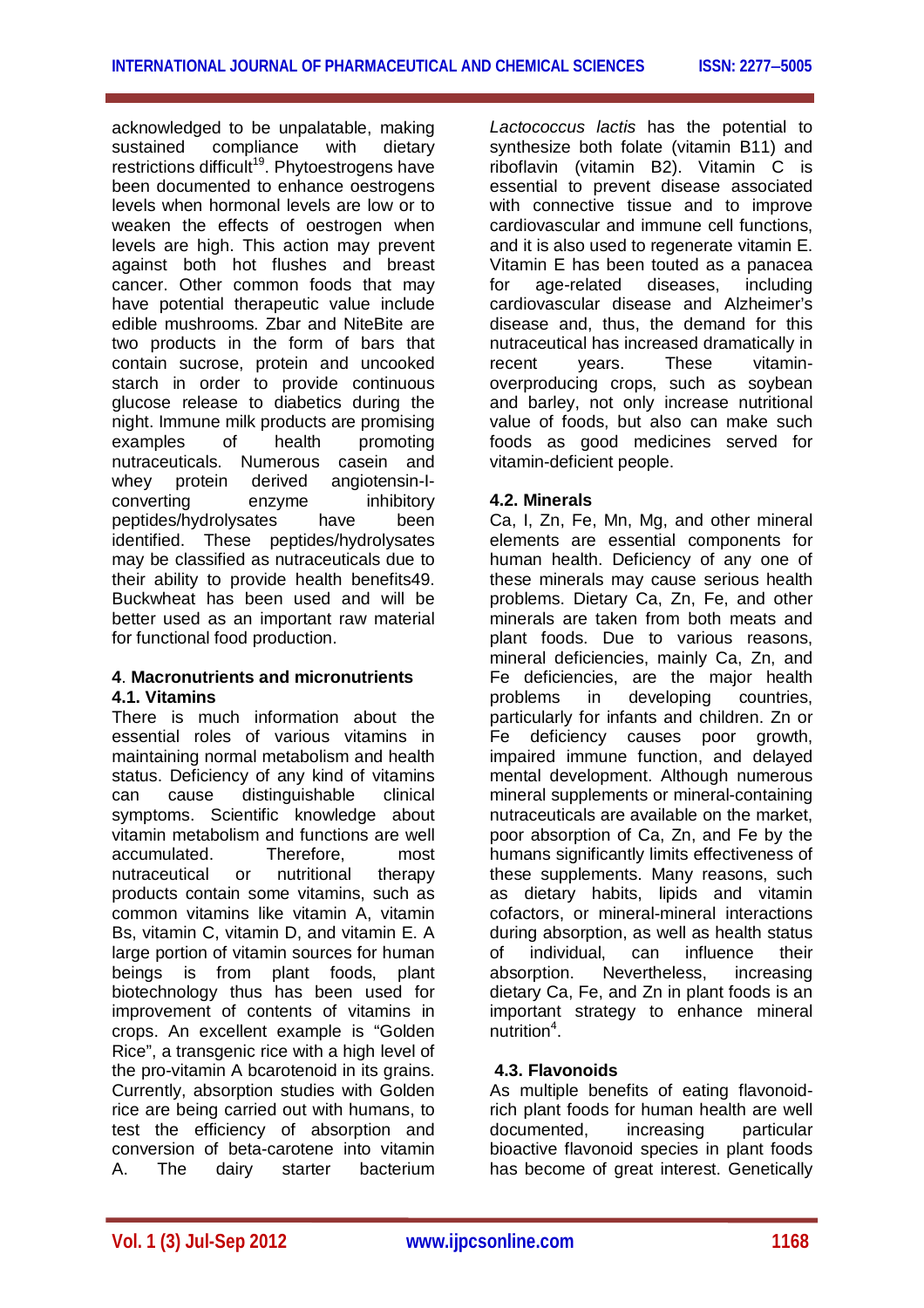modified tomatoes contain high levels of flavonols such as quercetin, kaempferol, and glycosides and flavones such as luteolin, lycopene and luteolin-7-glucoside in their peel tissue, resveratrol level in *Brassica napus* seed has also dramatically increased. Most flavonoids from flavonoidrich foods are extensively metabolized by human body, which can affect their antioxidant capacity. Flavonoids are absorbed from the gastrointestinal tracts of humans and animals and excreted either unchanged or as flavonoid metabolites in the urine and feces. In addition to flavonoids, fruits and vegetables contain many macro- and micronutrients that may directly or indirectly affect their absorption, activity, and metabolism. Absorption and metabolism of most plant secondary metabolites can occur either inside the gut (such as by microorganisms) or inside liver cells by P450 enzymes.

## **4.4. Terpenoids**

Terpenoids are the most diverse and largest class of plant natural products with wide industrial application, as provitamin A, vitamin E, flavors, pharmaceuticals, perfumes, insecticides, and anti-microbial agents. Other valuable terpenoid compounds that have been modified include the introduction of b-carotene to tomato fruits and rice and zeaxanthin to potato tubers. Tomato is a major food crop and the principal source of the carotenoid lycopene. Epidemiological studies have clearly shown the great benefits of consumption of tomato to human health due to tomato carotenoids, mainly lycopene, b- carotene, and lutein $^{14}$ .

### **5. Nutraceuticals differ from Functional food**

Nutraceuticals slightly differ from functional foods. When food is being cooked or prepared using "scientific intelligence" with or without knowledge of how or why it is being used, the food is called Functional food. Thus, functional food provides the body with the required amount of vitamins, fats, proteins, carbohydrates, etc. needed for its healthy survival.

When functional food aids in the prevention and/or treatment of disease(s) and/or disorder(s) other than anemia, it is called a Nutraceutical. (Since most of the functional foods act in some way or the other as antianemic, the exception to anemia is considered so as to have a clear distinction between the two terms, functional food and nutraceutical.) Examples of

nutraceuticals include fortified dairy products (e.g. milk) and citrus fruits (e.g. orange juice).

## **6. Traditional versus Non traditional foods**

Nutraceuticals on the market today consist of both traditional foods and nontraditional foods.

Traditional nutraceuticals are simply natural, whole foods with new information about their potential health qualities. There has been no change to the actual foods, other than the way the consumer perceives them. Example includes lycopene in tomatoes, omega-3 fatty acids in salmon. Nontraditional nutraceuticals, are foods resulting from agricultural breeding or added nutrients and/or ingredients, to boost their nutritional values. Examples include β-caroteneenriched rice, and soybeans, orange juice fortified with calcium, cereals with added vitamins or minerals<sup>12</sup>.

## **7. Food or Drug**

Using the above definitions, it is still difficult to determine what is and what isn't<br>a nutraceutical. Are nutraceuticals a nutraceutical. Are nutraceuticals considered food or feeds? According to definition, a feed is an edible substance that contributes energy or nutrients to an animal's diet. Feeds can make claims only about the nutrients they contain and the scientific functions of those nutrients. Nutraceuticals either include the word "food" or state they are "required for normal body structure and function." A potential difference between a feed and a nutraceutical is that a nutraceutical is unlikely to have an established nutritive value (Boothe, 1997). Feeds are required to have nutritive value and are accountable, via labeling, for these values.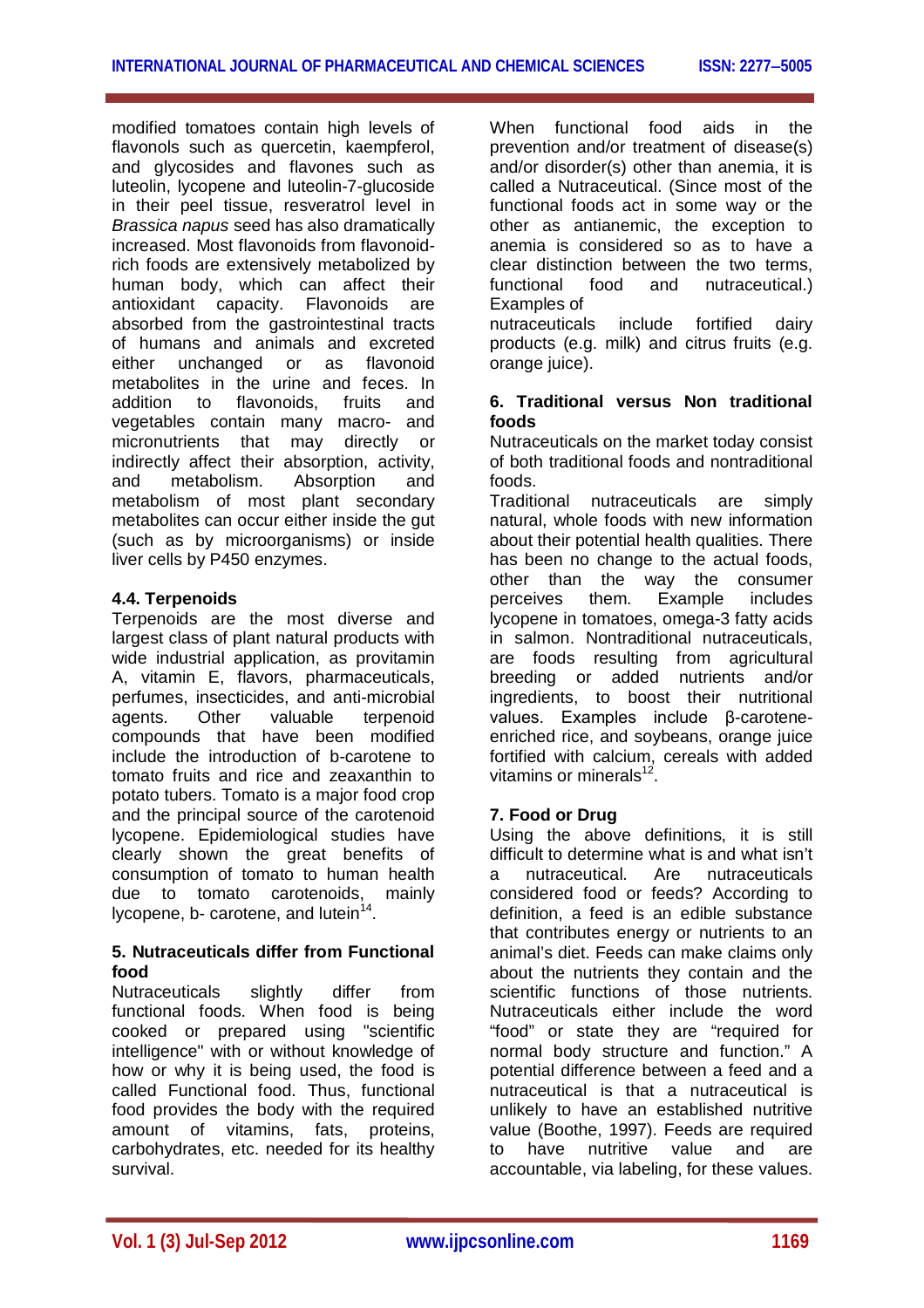Another difference between a feed (food) and a nutraceutical is that feed is generally recognized as safe (GRAS).

## **8. Food and Health**

Food habits develop in early infancy. In fact, it is known that initial phases of life (intra-uterine period and the first year of life) are sensitive to nutritional factors<sup>16</sup>. Exclusive breastfeeding up to six months, with breastfeeding lasting up to two years or longer in combination with the introduction of balanced complementary feeding (CF), are emphasized by the World Health Organization (WHO) as important measures of public health, with effective impact on the reduction in the risk of developing chronic diseases. It is now known that children after the age of two years should be fed a nutritionally balanced diet similar to that of adults, particularly a diet low in sugar, salt and fat, and rich in complex carbohydrates, fruits and vegetables. The generation of scientific research linking foods of plant origin and health worldwide has resulted in acknowledgement that plant bioactive compounds have anti-oxidant and other healthy properties<sup>17, 18</sup>. This suggests that dietary behavioral changes, such as increasing consumption of fruits, vegetables, and whole grains, and related changes in lifestyle, are practical strategies for significant reduction of the incidence of diseases<sup>20</sup>.

**8.1. Cardiovascular diseases** (CVD, including heart disease and stroke), represent the primary cause of death, with high negative impact on both human health and community social costs in Western countries. Cardiovascular diseases and tumors, together, contribute to more than 60 % of deaths in economically-developed countries $^{22}$ . In economically-developed countries, CVDs acquire a character of epidemic proportions, and surpass infectious diseases in mortality. Recent studies implicate reactive oxygen species (ROS) in the pathogenesis of both acute and chronic heart diseases as a result of cumulative oxidative stress<sup>23</sup>. Important risk factors for CVD include obesity, high blood cholesterol level, high blood pressure and type 2 diabetes. The risk of CVD is increased not only by the consumption of poor diets, but also by lifestyle habits such as smoking and alcohol intake $^{24}$ . It is also known that diets leading to elevated serum total<br>cholesterol. LDL-cholesterol. and LDL-cholesterol, triacylglycerol concentrations, while leading to reduced HDL cholesterol concentrations, lead to reduced risk of coronary artery disease. As a result, treatment of hypercholesterolemia has focused on increasing fecal excretion of cholesterol and bile acids, and reducing hepatic cholesterol synthesis through diet modification among the few optional strategies available<sup>25,26</sup>. Consequently, a general nutritional plan to minimize hypertension risk includes attaining and maintaining a healthy body weight; consuming a diet rich in calcium, phosphorus, and magnesium; and consuming alcoholic beverages and sodium in moderation.

**8.2. Obesity** is a medical condition characterized by accumulation of excess body fat. As a condition, obesity is associated with reduced life expectancy and/or increased health problems $^{22}$ . Obesity is therefore not just a cosmetic problem<sup>23</sup>. Numerous studies indicate that higher levels of body fat are associated with an increased risk of many adverse health conditions. Weight loss is increasingly recognized as bringing major health benefits to overweight people and is linked with increases in life expectancy of people having obesity-related complications. Overweight and obesity have increased over the past 20 years in many regions of the world, particularly the prevalence of obesity in childhood. Obesity is not only restricted to the developed world; it is also becoming a growing burden for the developing countries<sup>13</sup>. Data from the International Obesity Task Force (IOTF) indicate that, worldwide, over 20 million children under the age of six are obese or overweight. Obesity is a multi factorial problem and its development is due to multiple interactions between genes and environment.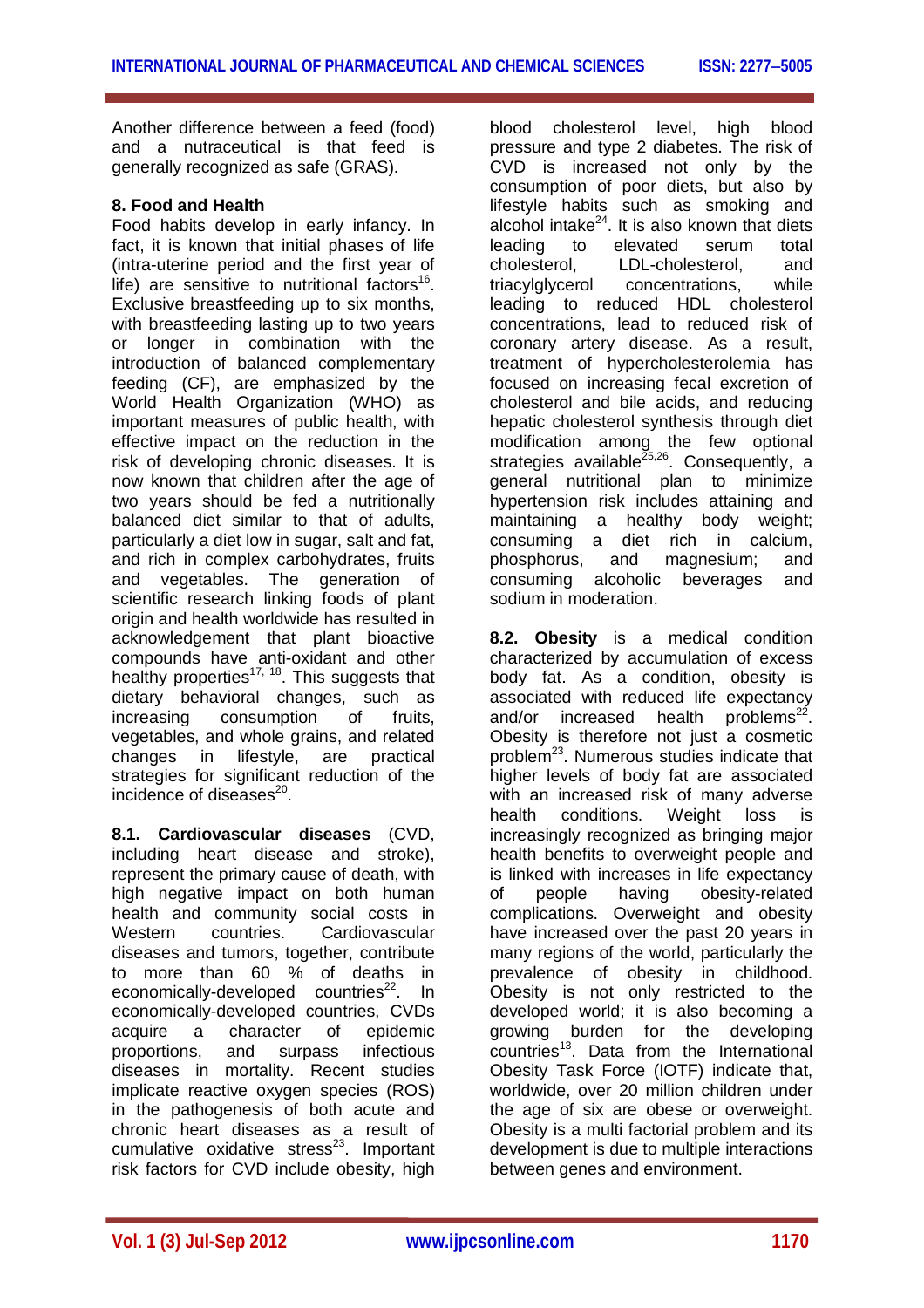**8.3. Cancer** development, a dynamic and long-term process, involves many complex factors with stepwise progression. ultimately leading to an uncontrolled spreading and growth of cancerous cells throughout the body, called metastasis. Epidemiological studies have provided convincing evidence that dietary factors can modify carcinogenesis. Laboratory research has further demonstrated that a number of bioactive dietary components or natural products have the ability to prevent cancer<sup>17,18</sup>. In addition, many food constituents with yet undefined nutritional benefits have been found to possess antimutagenic and anti-carcinogenic properties. Such promising research provides a strong support for the acceptance in the future of bioactive components of food as chemo preventative agents

**8. 4. Joint diseases** affect people of all ages mainly the elderly. Main joint diseases are:

**Osteoarthritis**- Degenerative damage and loss of the articular cartilage of the joint due to loss of protein substance between the bones of joints.<br>Rheumatoid Arthritis-

**Rheumatoid Arthritis-** Rheumatoid arthritis (RA) is a chronic, inflammatory disorder that may affect many an organs and tissues but principally affect joints. In this condition inflammatory synovitis produced that causes distruction of articular cartilage.

#### **9. Nutraceutical use in some diseases 9.1**.**Glucosamine and Chondroitin**

**Glucosamine** is a precursor to a molecule called a glycosaminoglycan-this molecule is used in the formation and repair of cartilage.

· Source-bovine or calf cartilage

·Glucosamine sulphate in several European countries used as first line of treatment for arthritis. There side effects and contraindications are less but diabetics need to be careful as glucosamine might have an effect on insulin resistance. Glucosamine sulphate stimulates the production of hyaluronic acid in joint fluid. Hyaluronic acid relieves pain and improves mobility by repairing damaged cartilage. In vitro experiment of Glucosamine has shown a dose dependent increase in proteoglycan after administering it. It is marketed usually as hydrochloride or sulfate salt. Both compounds have anti inflammatory effects. Combination of Glucosamine and Chondroitin are available.

**Chondroitin** is the most abundant glycosaminoglycan in cartilage and is responsible for the resiliency of cartilage.

## **9.2. Methylsulfonyl Methane**

Methylsulfonyl Methane (MSM) is sold as nutritional and dietary supplement often used in combination with glucosamine and Chondroitin for helping to treat or prevent. MSM is the oxidized form of dimethyl sulfoxied; a natural organic form of sulfur. Both this compound used for pain and inflammation.MSM has advantage over DSMO as it is odourless and doses not cause skin irritation. MSM provide source of sulphur for the formation of the cartilage matrix or the antioxidant system<sup>15</sup>.

#### **10. Probiotics, Prebiotics and Synbiotics**

The human gut is populated by a wide array of bacterial species, the latter bearing important

metabolic and immune functions, all leading to marked effects on the nutritional and health status of the host. Probiotics, according to a consensus definition, are 'living micro-organisms, which upon ingestion in certain numbers, exert health<br>benefits beyond inherent basic benefits beyond inherent basic nutrition<sup>'26,27</sup>, alternatively probiotics are loosely known as live microorganisms belonging to natural biota with low or no pathogenicity, but with functions of importance to the health and well being of the host $^{28,29}$ Numerous probiotic microorganisms (e.g., *Lactobacillus rhamnosus* GG, *Lactobacillus reuteri*, bifidobacteria and certain strains of *Lactobacillus casei*, the *Lactobacillus acidophilus*-group, *Escherichia coli* strain Nissle 1917, certain enterococci, especially *Enterococcus faecium* SF68, and the probiotic yeast *Saccharomyces boulardii*) are used in probiotic food,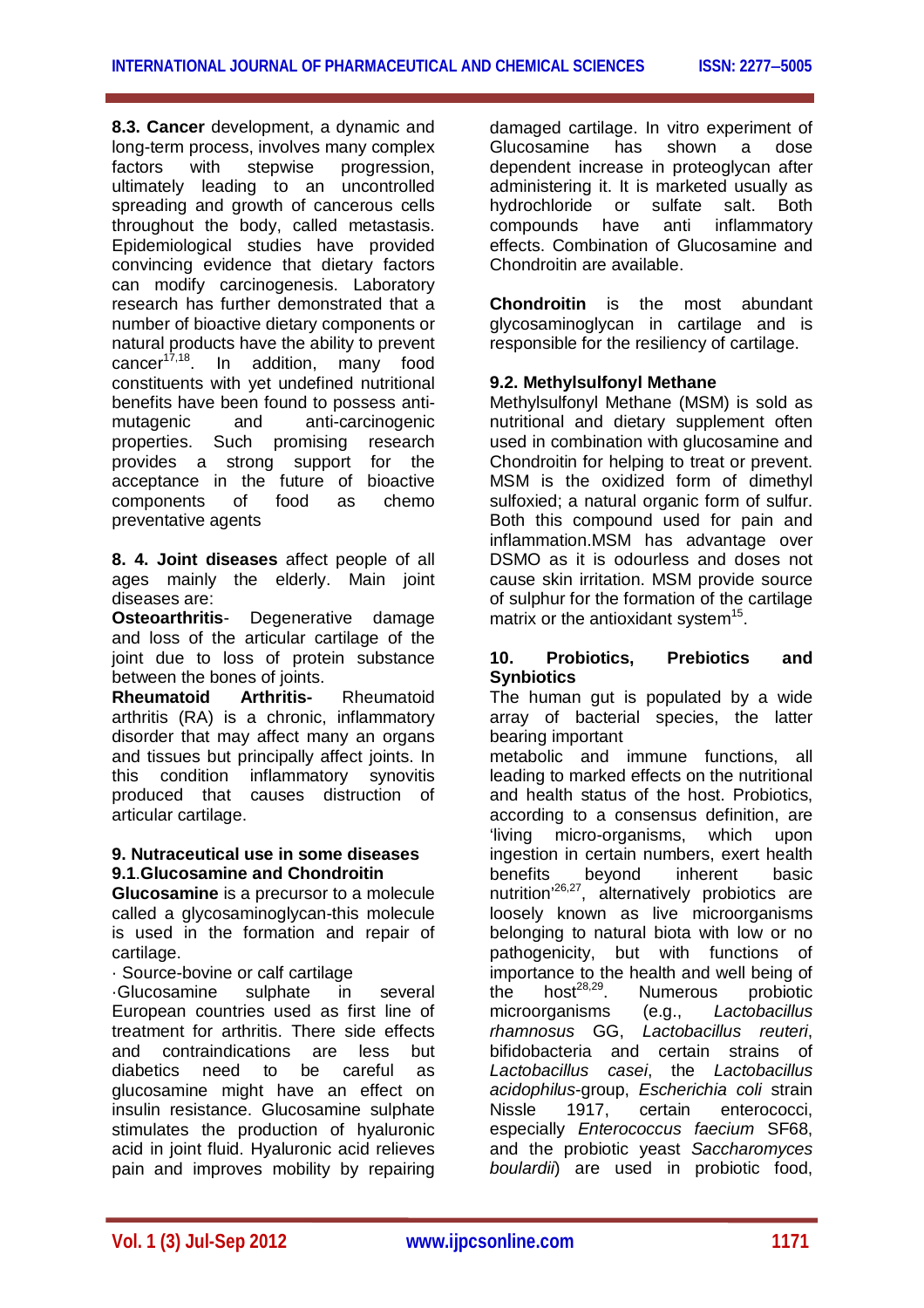particularly fermented milk products, or have been investigated with regard to their medicinal use. New genera and strains of probiotics are emerging; some with high health benefits as in *Lactobacillus plantarum* isolates (PCS20, PCS22, PCS25 and PCS26) from Slovenian cheese with high antimicrobial and immunomodulatory capabilities. An international expert group of the International Life Sciences Institute (ILSI) has evaluated the categorized and published evidence of functionality of different probiotics in four areas of<br>(human) application, namely, (i) (human) application, namely, (i) metabolism, (ii) chronic intestinal inflammatory and functional disorders, (iii) infections, and (iv) allergy $^{29}$ . The effects of probiotics on human health are positive and well defined in diarrhoea treatment, however there are no clinical results regarding the dose of probiotics or duration of such treatments<sup>27</sup>. Probiotics have been shown to have applications in alleviating symptoms of allergies, cancer, AIDS, respiratory and urinary tract infections<sup>27</sup>, symptoms associated with aging, fatigue, autism, and in reducing the risks of osteoporosis, obesity and possibly type 2 diabetes. The concentration of probiotics needed to obtain a clinical effect is often quoted as ≥106 colony forming units (cfu) per milliliter in the small bowel and ≥108 cfu/g in the colon. The dose for treatment of an acute illness by a particular probiotic agent may be lower or higher, in the order of 10-fold or 100-fold or more in terms of cfu. In acute infectious diarrhoea, it seems that higher doses of probiotics given for short courses are more effective than lower doses. In chronic or immunological diseases (allergic, inflammatory and/or immune diseases), the effects of probiotics depend also on the interactions between the respective microorganisms and gut immune system, and duration of treatment. To evaluate the efficacy of probiotics it may be essential to identify specific target groups of individuals with more specific higher susceptibilities to the potential effects of probiotics.

A **prebiotic** is "a selectively fermented ingredient, or a fiber that allows specific changes, both in the composition and/or activity of the gastrointestinal microflora, resultantly conferring benefits on the well being and health of host ". Other, more specific effects of prebiotics on health are indirect, namely prevention of diarrhoea or obstipation, modulation of the metabolism of the intestinal flora, cancer prevention, effects on lipid metabolism, stimulation of mineral adsorption and immunomodulatory properties. Today, only bifidogenic, nondigestible oligosaccharides (particularly inulin, its hydrolysis product oligofructose, and (trans) galactooligosaccharides), fulfill all the criteria for prebiotic classification $30$ . Probiotics and prebiotics share unique roles in human nutrition, largely centered on manipulation of populations or activities of the microbiota that colonize the human GI tract<sup>28</sup>. Regular consumption of probiotics or prebiotics has health<br>implications that include enhanced implications that include enhanced immune function, improved colonic integrity, decreased incidence and duration of intestinal infections, downregulated allergic response, and improved digestion and elimination. It is noteworthy that human subjects and their enteric microbiota have evolved together to reach a state of mutual tolerance. There is mounting evidence from both animal models and human studies to suggest that inflammatory bowel disease (IBD) is a result of a malfunction of this mutual relationship.

## **11. Proximate analysis for nutritional contents**

The recommended methods of the Association of Official Analytical chemists (AOAC, 1999) were used for the determination of moisture, ash, crude lipid, crude fibre and nitrogen content.

## **11.1. Estimation of energy value**

The sample calorific value was estimated (in Kcal) by multiplying the percentage crude protein, crude lipid and carbohydrate by the recommended factor (2.44, 8.37 and 3.57 respectively) used in vegetable analysis.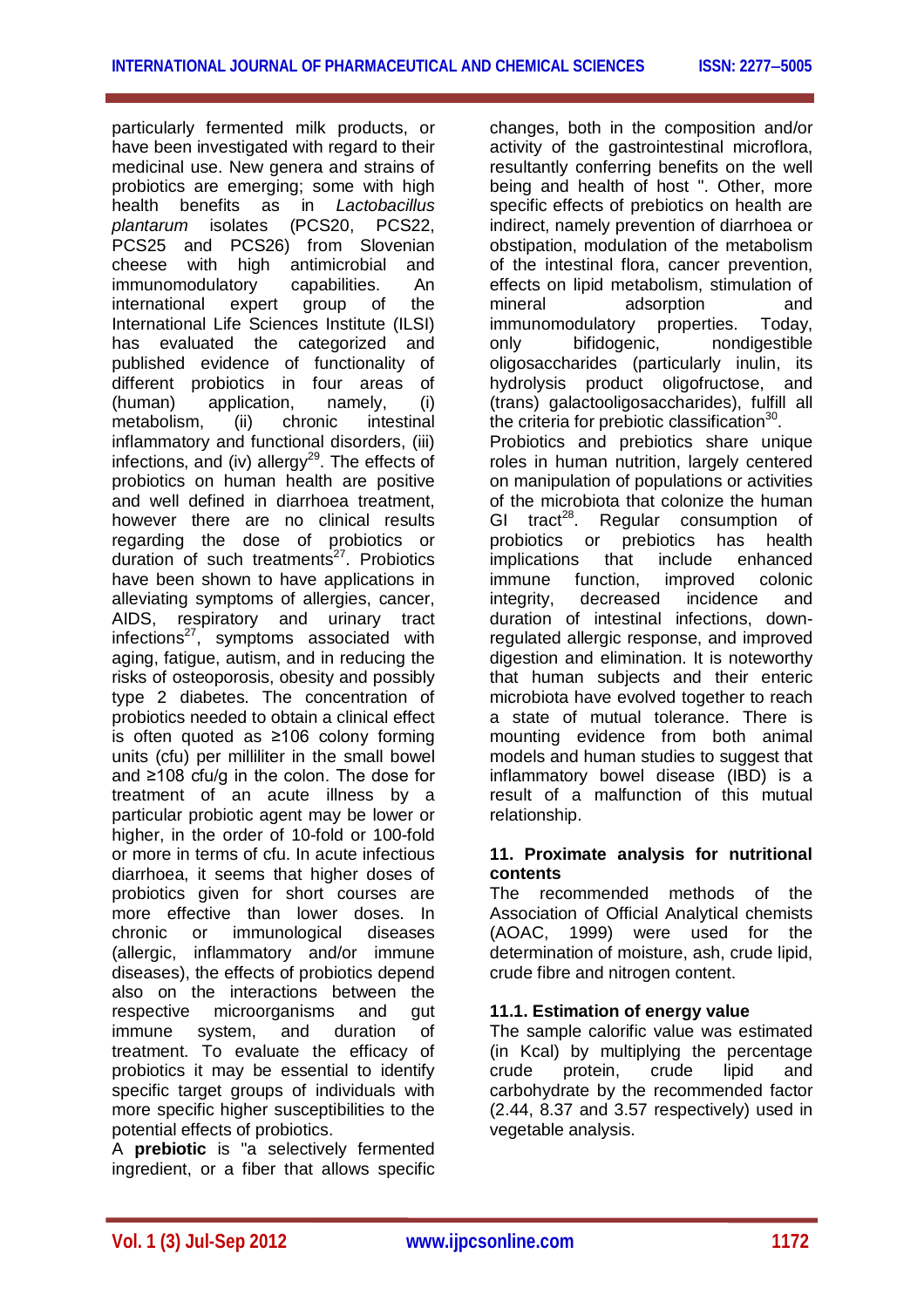#### **11.2. Mineral analysis**

The mineral elements comprising sodium, calcium, potassium, magnesium, iron, zinc and phosphorus were determined according to the method of Shahidi et al. (1999) and Nahapetian and Bassiri (1975) with some modifications. 2.0 g of each of the processed samples was weighed and subjected to dry ashing in a well-cleaned porcelain crucible at 5500C in a muffle furnace. The resultant ash was dissolved in 5.0 ml of HNO3/HCL/H2O (1:2:3) and heated gently on a hot plate until brown fumes disappeared. To the remaining material in each crucible, 5.0 ml of deionized water was added and heated until a colourless solution was obtained. The mineral solution in each crucible was transferred into a 100.0 ml volumetric flask by filtration through Whatman No.42 filter paper and the volume was made to the mark with de-ionized water. This solution was used for elemental analysis by atomic absorption spectrophotometer. A 10 cm long cell was used and concentration of each element in the sample was calculated on percentage (%) of dry matter i.e. mg/100 g sample. Phosphorus content of the digest was determined colorimetrically according to the method described by Nahapetian and Bassiri  $(1975)^{23}$ .

#### **11.3. Vitamins analysis**

#### **Determination of vitamin A was by the method of Davies (1976).**

Determination of vitamin A was by the method of Davies (1976). Determination of thiamine (B1) Riboflavin (B2), Niacin (B3), vitamin E was by spectrophotometric method while pyridoxine Vitamin B6 was by titremetry. These methods are as described by AOAC (1999). Ascorbic acid (vitamin C) was determined titremetrically by the method of Barakat et al. (1973).

#### **Preparation of fat free sample**

2.0 g of each of the processed sample was defatted with 100 ml of diethyl ether using a Soxhlet apparatus for 2 h.

#### **11.4. Other analysis**

Amino acid determination was carried out using ion-exchange chromatography with Technicon Sequential Multisample Amino Acid Analyzer, TSM (Technicon Instruments Corporation, Dublin, Ireland), as outlined in Adeyeye and Afolabi (2004). Determination of Alkaloid, Saponin, Phenols were according to the methods of Harborne, 1973 as described by Obadoni<br>and Ochuko (2001). Tannin was and Ochuko (2001). Tannin was determined by the method of Van-Burden and Robinson (1981), Hydrocyanic acid according to Bradbury et al. (1991), while Phytic acid was estimated by the method of Wheeler and Ferrel (1971).

#### **12. Increasing Prospects for the Functional Food Industry**

Production of functional foods is being recognized as the number one global food industry as changing trends in population demography, consumer affluence, increased education, life expectancy and improved healthcare give rise to a rapidly emerging diet and health conscious consumer clientele (Belem, 1999, Childs 1999; Dillard & German, 2000; Drouin & Gosselin 2002). Increasing health consciousness has been one of the most important stimulating factors for rapid global growth of the nutraceutical and functional food industry (Hasler, 2000). In a survey of public opinion conducted in 1998 by the International Food Information Council (IFIC), about 95% of the participants expressed a view that some foods are capable of reducing health risks and that consumption of these foods can result in an improved quality of life. In another survey the American Dietetic Association / ADA (2000) reported that 85% of participants believe that nutrients and diet are important to them. Moreover, personal use of Alternative Medicines (AM) in the United States of America (USA) doubled (to 40%) during a period of seven years from 1990 - 1997.

Nutraceuticals and functional foods have been reported to have significant biological actions and their use across the globe continues to increase due to historical and more recent reports of clinical success through use of these products. Primary factors associated with increased popularity of nutraceuticals and functional foods that have generated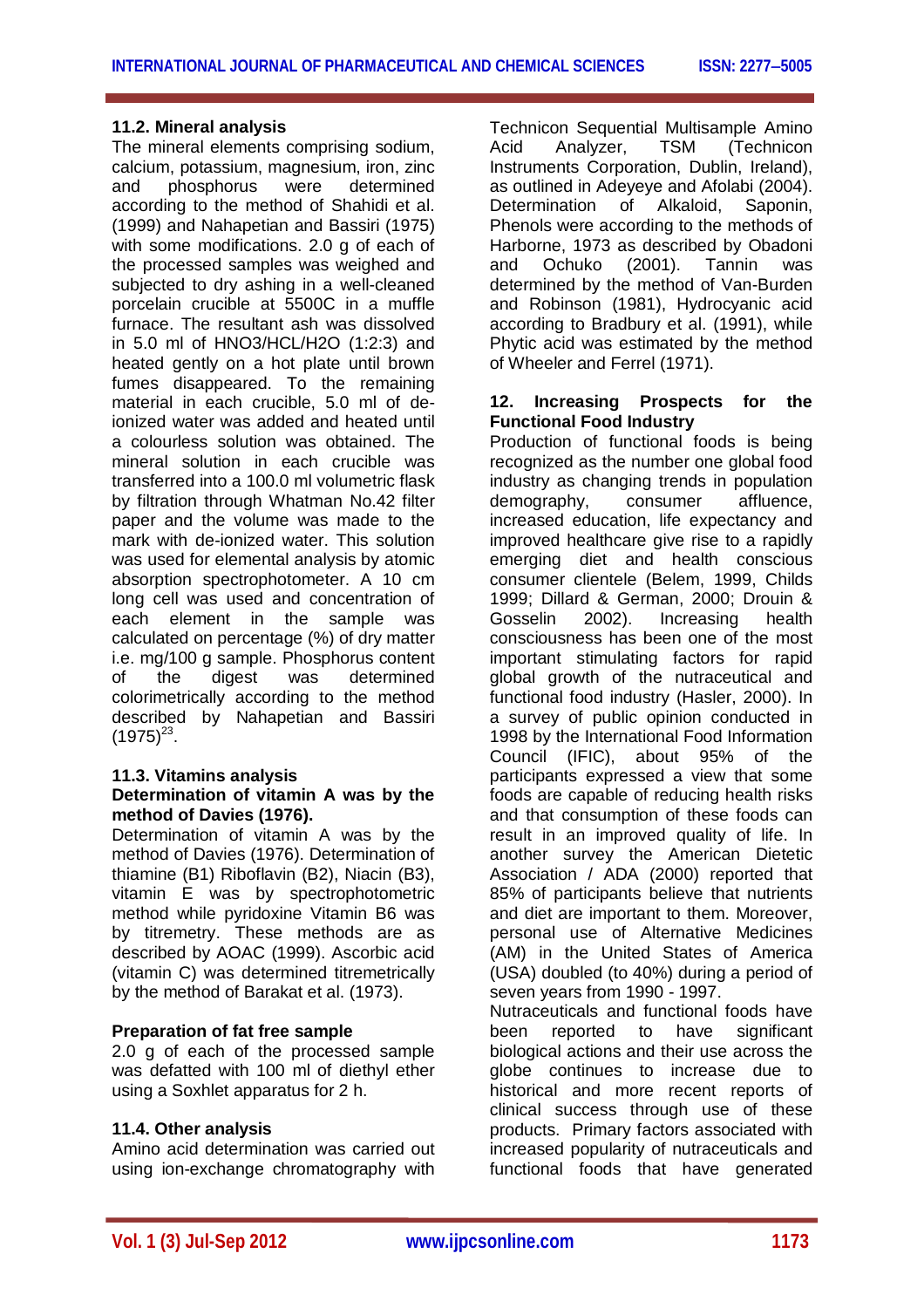interest within the public have been reported by a number of different scientific groups as well as government agencies (Belem, 1999; Breithaupt, 2004; Childs, 1999; De Felice, 1995: DellaPenna, 1999; Drouin & Gosselin, 2002; Elliott & Ong, 2002; Govt of Canada, 2003; Hardy, Hardy & Ball, 2003; Hasler, 2000; LFRA, 2001; McNamara, 1997; Peterson & Dwyer, 1998).

Some of the most important are:

#### **12.1. An Increase in Public Health Consciousness**

Increased access to information through education and an enquiring media has resulted in a rapidly emerging self-care movement among consumers. As well, our understanding of the mode of action, health promoting effects and value added properties of food and non-food products is increasing rapidly. When coupled with increased economic prosperity, health awareness is driving more consumers to take a more protective role in managing their health; people are less willing to simply wait and implement health care advice provided by a medical community in response to health problems $^{22}$ .

## **12.2. An Aging Population**

Increase in age of the baby-boomer birth cohort and recognition of their limited mortality is precipitating need for a more responsive, if not sympathetic health care system that promises to help them manage the vast array of age-related maladies that this group now is facing.

## **12.3. Escalating Health Care Costs**

Exponential increase in expenditures within the health care system and concern for maintenance and sustainability of the system is forcing many consumers to seek out more cost-effective alternatives to those being provided by traditional forms of high cost professional and structured medicine.

### **12.4. Recent Advances in Research and Technology**

Advances in the areas of food technology, food biochemistry and the nutritional sciences (including nutritional genomics) are providing consumers with access to fresh and often supplemented produce with recognizable health benefits that previously were not available. New methods being used by the functional food industry to isolate, characterize, extract and purify nutraceuticals from bacterial, plant and animal sources are resulting in decreased costs to the industry as well as providing new options for use of functional food products $21$ .

#### **12.5. Changes in Government Regulations and Accountability**

Changes in policies and laws governing distribution and marketing of food are recognizing the current shift in attitude towards consumer awareness and accountability of government to the people it represents. Increased Recognition of Functional Food Benefits: increased numbers of reports now recognize health and clinical benefits associated with access to high quality and nutritional foods.

#### **12.6. Expansion of the Global Marketplace**

Better communications and transport for marketable goods is resulting in a more accessible global market place and an increase in international business opportunities. This, coupled with increased recognition for proprietary patented products is resulting in a more businessfriendly environment for expansion of industry.

## **12.7. A Sympathetic Media**

A supportive and promotional environment is being generated by the media in response to significant advances being made in research and development of food, its processing, packaging and transportation. Together these changes are resulting in sweeping global acceptance and demand for functional foods and nutraceutical derivatives $^{28}$ .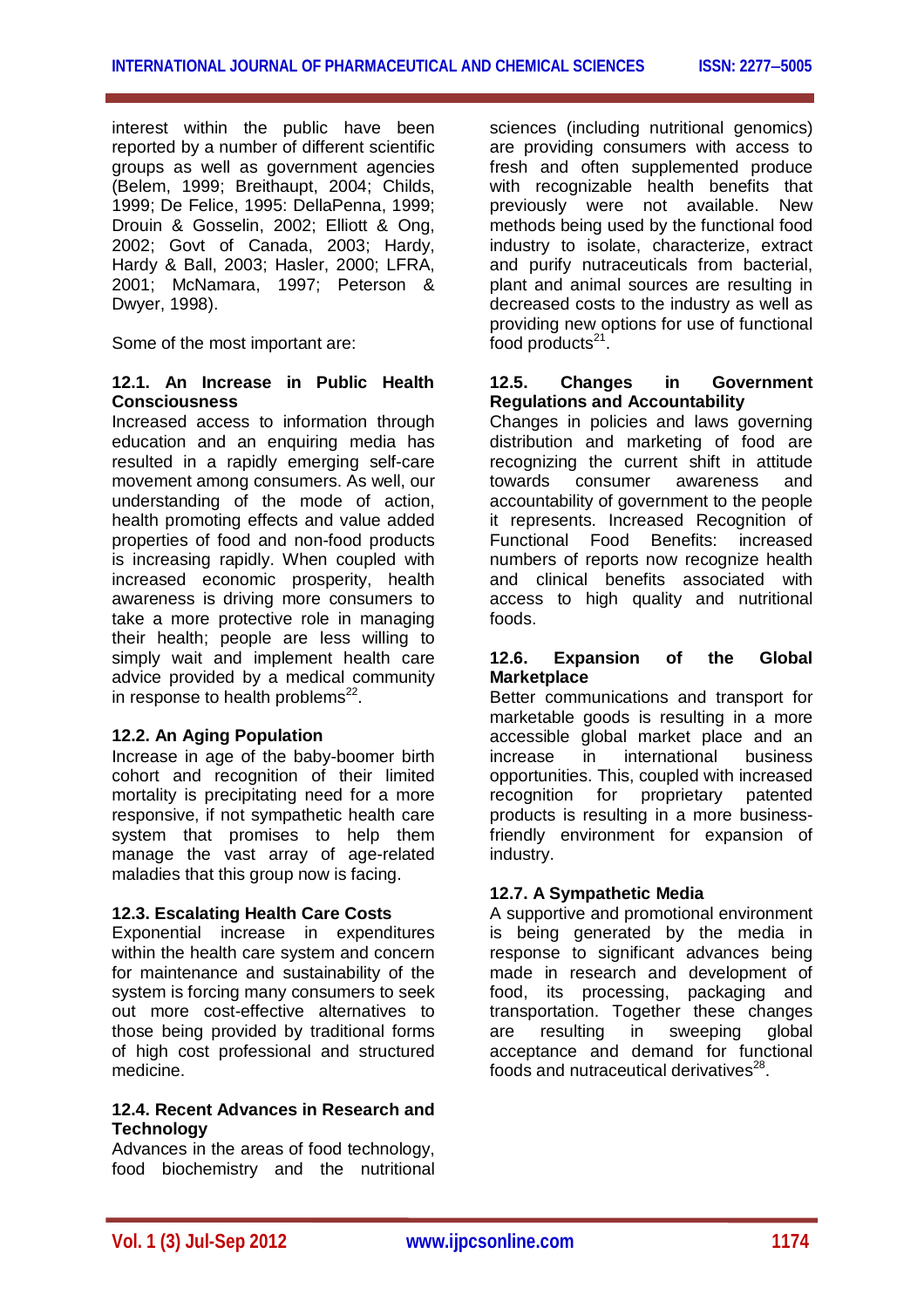## **12.8. Science-based Evidence Is contributing to the Popularity of Functional Foods**

There is increasing recognition of the need for scientific evidence to support nutritional and medicinal claims being made within the functional food and nutraceutical industry. In 1997 Clydesdale called for development of an international dialogue on the types of validation required to recognize health claims being made for functional foods and food components. According to Dillard & German (2000) the health promoting effects of phytochemicals and nutraceuticals and/or functional foods likely are due to a complex mix of biochemical and cellular interactions which together promote overall health of the individual. Major chemical groups now recognized as having potential health promoting effects, at least under some circumstances are the phenolics, flavonoids, alkaloids, carotenoids, pre- and pro-biotics,<br>phytosterols. tannins. fatty acids, phytosterols, tannins, fatty acids, terpenoids, saponins, and soluble and insoluble dietary fibres.

### **13. Current status of nutraceuticals in 13.1. Food with function claims**

In 1984, the Education Ministry (currently Ministry of Education, Culture, Sports, Science and Technology) launched the project "Systematic Analysis of Food Functions" as a special project by a Research Grant Study Group. This project is the world's first proposal of the effects of<br>food on human bodies as a on human bodies as a "Function",especially through the research on prevention of life-style related diseases. With advancement of "functional food" research, "Functional Foods (Tokutei Hoken-yo Shokuhin; "TOKUHO" in short Japanese" or Food for Specified Health Uses; FOSHU" was put into effect in 1991. In 1993, when Shiseido marketed rice with less allergens, as the first product of TOKUHO, "Nature", world famous English academic journal, introduced in the article "Physiologically functional food" as a brand-new food concept from Japan.[15] It had a big impact and "Functional Food" was acknowledged internationally as a

future food category for human health. In 2002, "standardized Food with Nutrient Function Claims; FNFC" was set up in addition to the existing FOSHU (TOKUHO) foods. The conditions for permission are the confirmed effectiveness and safety through tests of the human body and quantitative data of the functional ingredient. Furthermore, TOKUHO was followed by "Standardized<br>FOSHU" "Disease Risk Reduction "Disease Risk Reduction<br>and "Limited Conditional FOSHU" and "Limited Conditional FOSHU" at the time of revision in February, 2005. The concept of "Disease Risk Reduction FOSHU" is to specifically designate the foods which are medically and nutritionally proven to reduce the risk of diseases. This is one of the measures for stepping forward with disease prevention, however, there are only two kinds of elements designated in this category at the moment; calcium and folic acid. "Standardized FOSHU" is the food on which has received permission, after evaluating whether the ingredients comply with the standards set by the authority. This shows that TOKUHO has been penetrating the Japanese market. Meanwhile, "FNFC" lists only five kinds of minerals and 12 kinds of nutrients.

## **13.2. A Global Picture of the Nutraceutical Industry**

The functional food and nutraceutical industry represents in excess of a \$75.5 billion US industry with prospects of growing to \$167 billion by 2010. Operationally, the industry relies upon a network of supportive stakeholders (Fig. 1) with a vested interest, in one form or another in providing consumers with alternative health products with potential to prevent diseases resulting from nutrient deficiencies or with products that have beneficial physiologic effects beyond those simply attributed to their nutrient content. Support from groups within the network is essential to development and maintenance of a strong popularized consumer base within the industry and is one of the key factors behind establishment, ongoing operation, expansion and commercialization of the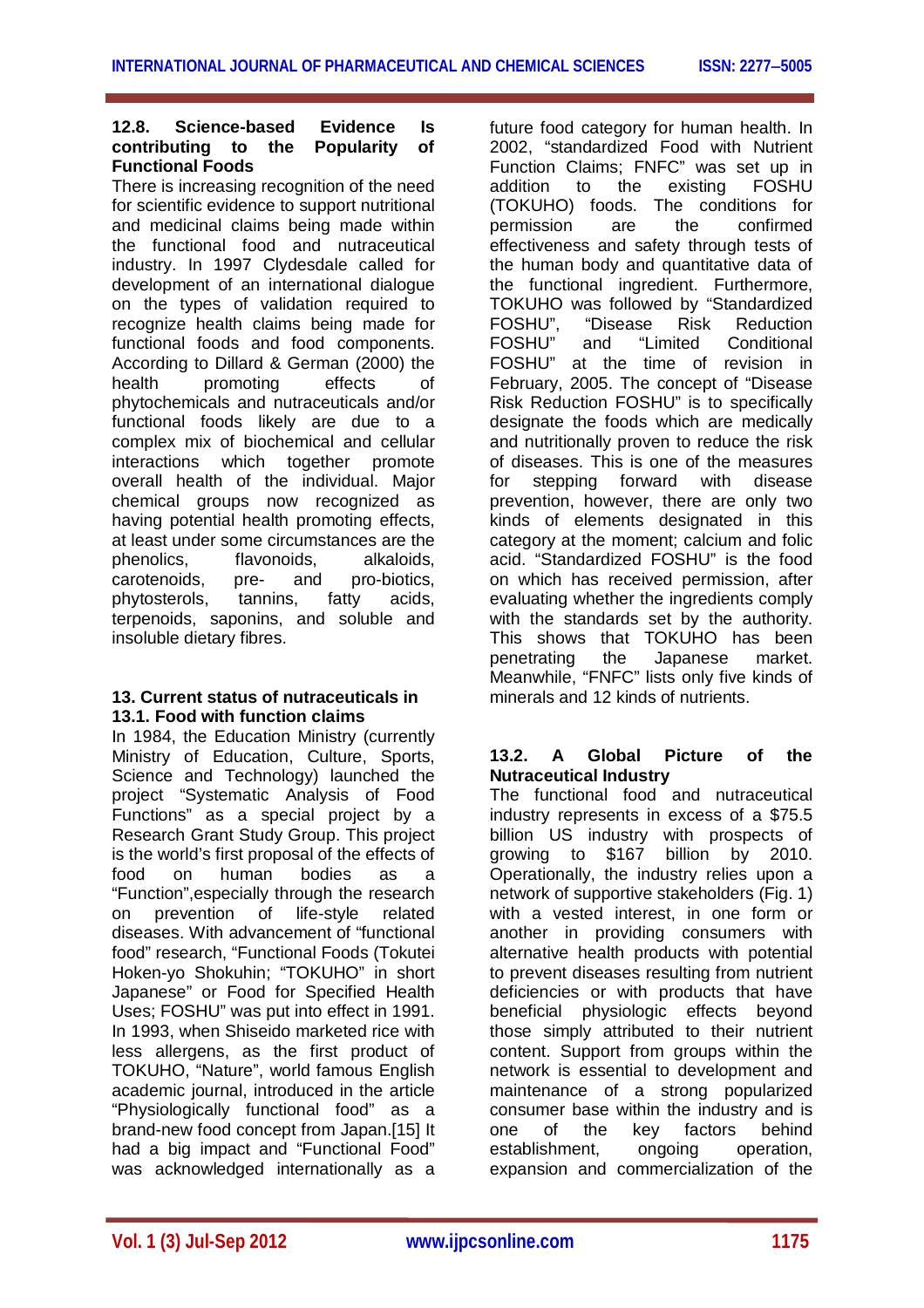global functional food and nutraceutical industry. Although popularity of products marketed as functional foods and nutraceuticals is highly variable.



#### **Fig. 1: Principal stake-holders in the emerging global nutraceutical and functional food industry**

The United States of America (USA) currently possesses the largest and most rapidly expanding functional food and nutraceutical market in the world. In 2006 value of the industry was \$21.3 billion. Its strong domestic market supports major imports from Japan, North and South Korea, China, India, Brazil, the European Union (EU), Australia, New Zealand and other parts of the world. For the USA it has been suggested that about 50% of its multi-billion dollar food market can be related to use of nutraceuticals and functional food products. By comparison the Canadian nutraceutical and functional food market is relatively young and is growing. Nutraceutical and functional food markets in the EU have grown over the past eight years, from about \$1.8 billion out of a \$5.7 billion global market in 1999 to \$8 billion out of a global market of \$75.5

billion in 2006. While growth in this market has been significant, it appears to be trailing in growth seen in other parts of the world; *i.e.*, world market share in 1999 was about 30% but, in 2006 only represented about 10% of total estimated world expenditures.

Major trading partners with the EU are the USA, Japan, south, south-east, far east and middle east Asia and Pacific regions. Eastern cultures have a long history of use of traditional medicines associated with health foods in forms of recognized<br>nutritional foods, food supplements. nutritional foods, food supplements, medicinal herbs, and crude powdered drugs derived from plant, animal and marine sources. India and China are the two most important countries known for their production of traditional functional food products and nutraceuticals. Both of these countries have large populations, in particular in rural, remote and inaccessible areas which are totally dependent upon herbal remedies and other naturally available bioresources which they use to treat common ailments, and as general preventive and protective medications. In India the most common forms of functional foods and nutraceuticals are available as traditional Indian Ayurvedic Medicines (IAM); these are marketed under different brand names. India is the home of a large number of medicinal herbs, spices and tree species that have a substantially large domestic market with no major foreign competition at present. India has a large share of the international functional food and nutraceutical market, and exports products to the far east, south-east, west and middle east Asia as well as to parts of north Africa and the EU. However, India's major export destination is the USA and Japan. Estimated value of the industry is \$10 billion per annum with exports of \$1.1 billion per annum making a significant contribution to the export market. There is a steady demand for functional foods and nutraceuticals in the country and a friendly business environment. However, because of less stringent regulations, cheap labour, lower production costs and the enormous market involved, China has the potential to emerge as a leader in the international market. Japan, Hong Kong, Korea and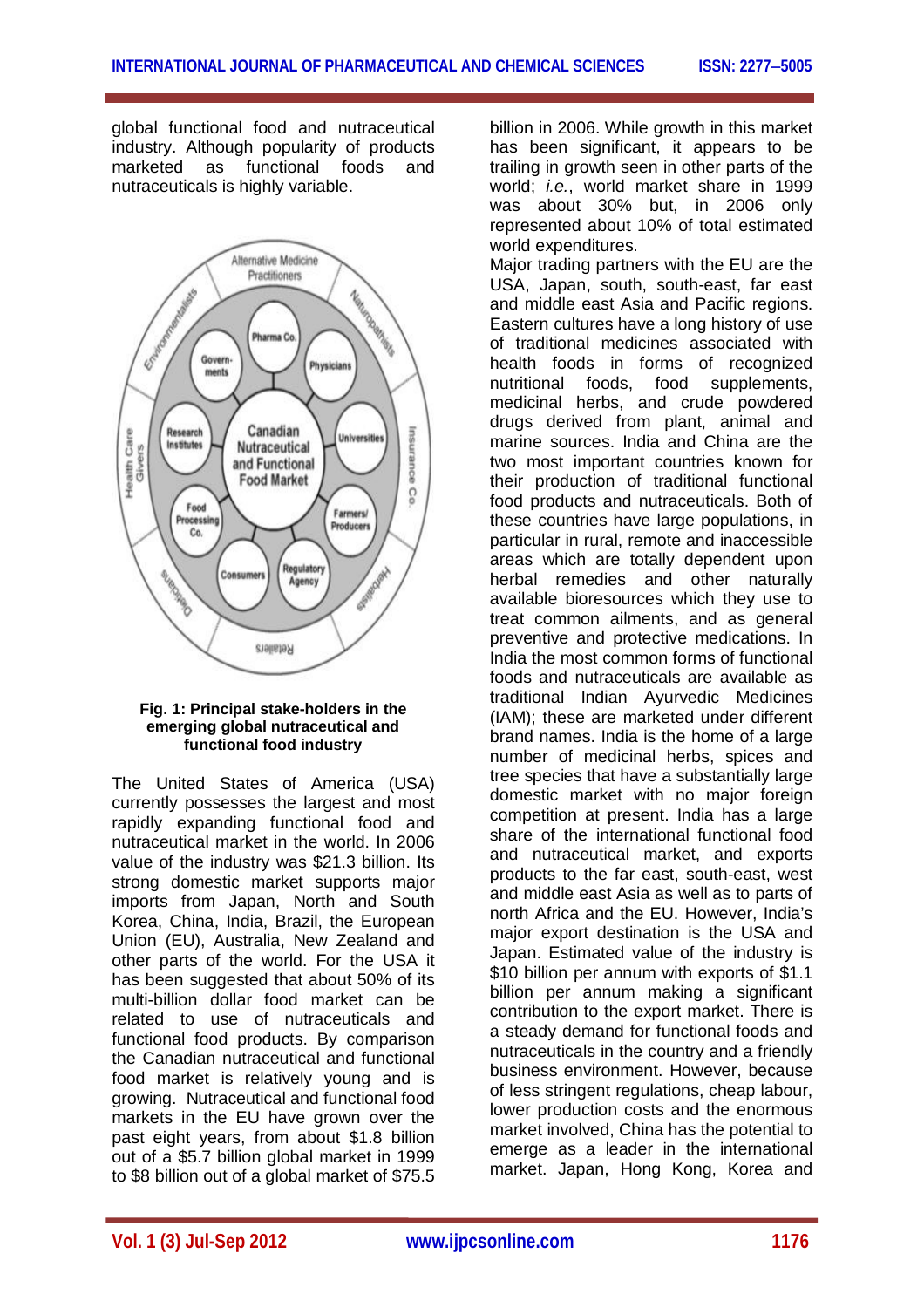Singapore are major importers of TCMs and represent 66% of Chinese plant drug exports. The annual Chinese herbal drug production is estimated at \$48 billion, with estimated exports of \$3.6 billion. Japan is the second largest market in the world for nutraceutical products after the United States. Its nutraceutical market has exhibited a steady average growth rate of 9.6% per annum for the past decade, and in 2006 its functional food industry was estimated to have a value of \$27.1 billion. Two types of functional foods have been approved by the Japanese government; *i.e.*, those with approved health claims or FOSHU (Foods for Specified Health Use) and foods that may provide health benefits (without any health claims). Other large, emerging international markets in south and south-east Asia are seen in Taiwan, Sri Lanka, Thailand, the Philippines, Vietnam, Lagos, Kampuchea, Indonesia, Malaysia, North and South Korea. In addition Australia and New Zealand are emerging quickly as international competitors. Investment in research and development of high quality functional food and nutraceutical products along with promotional support from both the industry and government has helped in rapid establishment of the industry in these two countries and in their catching a share of the expanding global market.

## **13.3. Other consideration Labeling and Health Claims**

Health claims on nutraceuticals serve to alert consumers to a food's health potential by stating that certain foods or food substances, as part of an overall healthy diet, may reduce the risk of certain diseases. Examples include folic acid in breakfast cereals, fiber in fruits and vegetables, calcium in dairy products and calcium or folic acid in some dietary supplements. Food and food substances can qualify for health claims only if they meet FDA requirements. The FDA initially authorized seven health claims in 1993 as part of the 1990 Nutrition Labeling and Education Act (NLEA). Since 1993, the FDA has authorized six more claims.

Under the NLEA, companies petition the FDA to consider new health claims through rule-making. However, this process may require more than a year to complete because of the necessary scientific review and the need to issue a proposed rule to allow for public comment. In an effort to accelerate this information to consumers, the Food and Drug Administration Modernization Act of 1997 included a provision intended to expedite the process that establishes the scientific basis for health claims. Although food manufacturers may use health claims to market their products, the intended purpose of health claims is to benefit consumers by providing information on healthful eating patterns that may help reduce the risk of heart disease, cancer, osteoporosis, high blood pressure, dental cavities or certain birth defects.

Health claims are among the various types of claims allowed in food labeling. They show a relationship between a nutrient (or other substances in a food) and a disease or health-related condition. They differ from the more common claims that highlight a food's nutritional content, such as "low fat," "high fiber" and "low calorie." Health claims also are different from structure/function claims, which also may appear on conventional food or dietary supplement labels. Manufacturers may make statements about a food substance's effect on the structure or function of the body for example, "calcium builds strong bones." Unlike health claims, structure/function claims do not deal with disease-risk reduction. Also, the FDA does not pre approve or authorize structure/function claims. Rather, when the manufacturer uses a structure/function claim, the company is responsible for making sure the claim is truthful and not misleading.

Nutrient-content claims indicate the presence of a specific nutrient at a certain level.

Structure and function claims describe the effect of dietary components on the normal structure or function of the body. Dietary-guidance claims describe the health benefits of broad categories of foods. Qualified health claims convey a developing relationship between components in the diet and risk of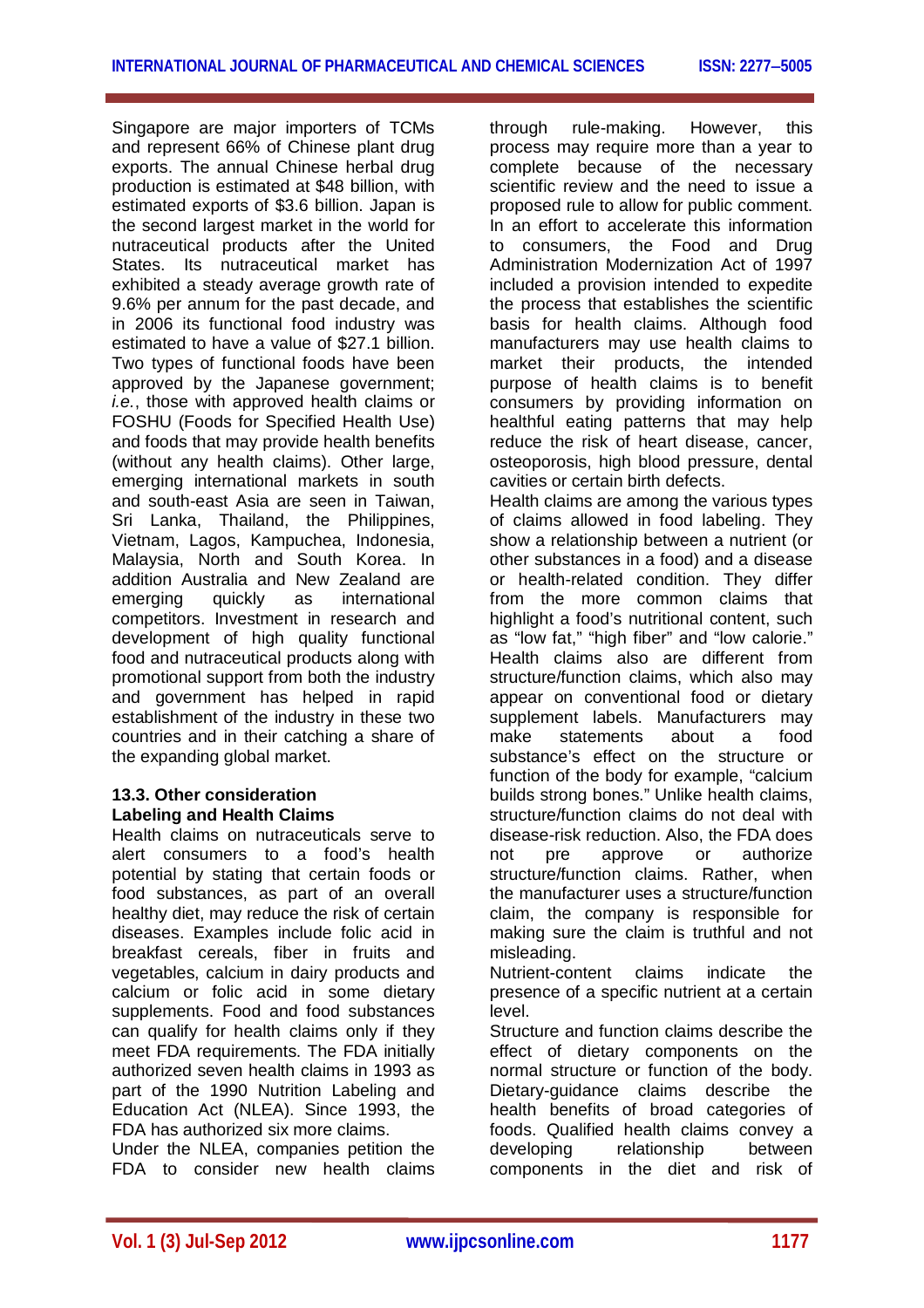disease, as approved by the FDA and supported by the weight of credible scientific evidence available Nutraceuticals have no official meaning and do not constitute a distinct category of foods. Most often, they are simply natural, whole foods consumers have been eating for thousands of years. As a result, the FDA regulates them in the same way they regulate all foods: The safety of ingredients must be assured in advance, and all claims must be substantiated, truthful and non misleading $^{27}$ .

## **13.4. Safety and Efficacy**

Nutraceuticals hold great potential, as evidenced by products such as Benecol, an alternative to margarine that contains plant stanol esters, which have been shown to reduce cholesterol. Yet, they also may hold the potential for harm, as was the case with ephedrine, a widely used botanical ingredient in weight-loss products. The substance was banned by the FDA after it was linked to significant adverse health effects, including heart attack and stroke. Consumers desire the increased health control these products offer and the promised health benefits. The danger is that many of these products do not provide consumers with solid information about their safety and effectiveness, possible side effects, interactions with prescription medicines or the impact they may have on existing medical conditions. Clinical research on specific nutraceutical products sold would help substantiate the potential medical or health values of these products. As a result, patients and health care professionals would know the facts about the benefit and the safety of the products being taken<sup>26</sup>.

### **14. Biotechnology on plant nutrition for human health**

Biotechnology is the technique utilizing various living organisms to produce desired products or to carry out tasks for purposes of human being. The oldest biotechnology may be fermentation of microorganisms to make breads and soups. The new technology can use genetically modified organisms, such as

transgenic plants or engineered bacteria, to benefit human beings. Now, scientists are using genetic or metabolic engineering to increase crop yields and certain nutrients (like vitamins, minerals, and essential amino acids or fatty acids) and medicinal compounds, or even produce vaccines, antibodies, or medicines that are traditionally generated by animals or human body. Many current biotechnologies applied in agriculture, food science, and medicine, are focused on human health. After decades of development, biotechnology has created a number of results such as various new cultivars either by traditional crossing or transgenic breeding. Super-rice that exhibits high yields has been invented by Chinese scientists, Golden Rice with high levels of the pro-vitamin A carotenoid, beta-carotene, was invented by Swiss and German scientists, and many other crops have been invented with improved agricultural traits such as drought-, salt-, insect-, or disease resistance, that have also significantly improved yields of many crops. Dietary nutrient deficiencies e.g. lack of vitamin A, I, Fe or Zn, are a major source of morbidity (increased susceptibility to disease) and mortality worldwide. These deficiencies especially affect children by impairing their immune systems and normal development and causing disease and ultimately death $^{29}$ . The best way to avoid micronutrient deficiencies is dietary supplements or diets rich in vegetables, fruits and animal products. Another approach is eating more nutrient enhanced staple foods, such as sweet potatoes or Golden Rice, which are rich sources of pro-vitamin A.

## **CONCLUSION**

Currently, due to the lack of enough knowledge about usage, outcome, and safety of many nutraceuticals, phytonutrients as well as their corresponding therapies, many efforts have been put on these studied. However, from many aspects of nutritional value including quality and quantity, our food pantries is very limited in supplying adequate nutrients for human being, as indicated by an investigation<sup>30</sup>. Therefore,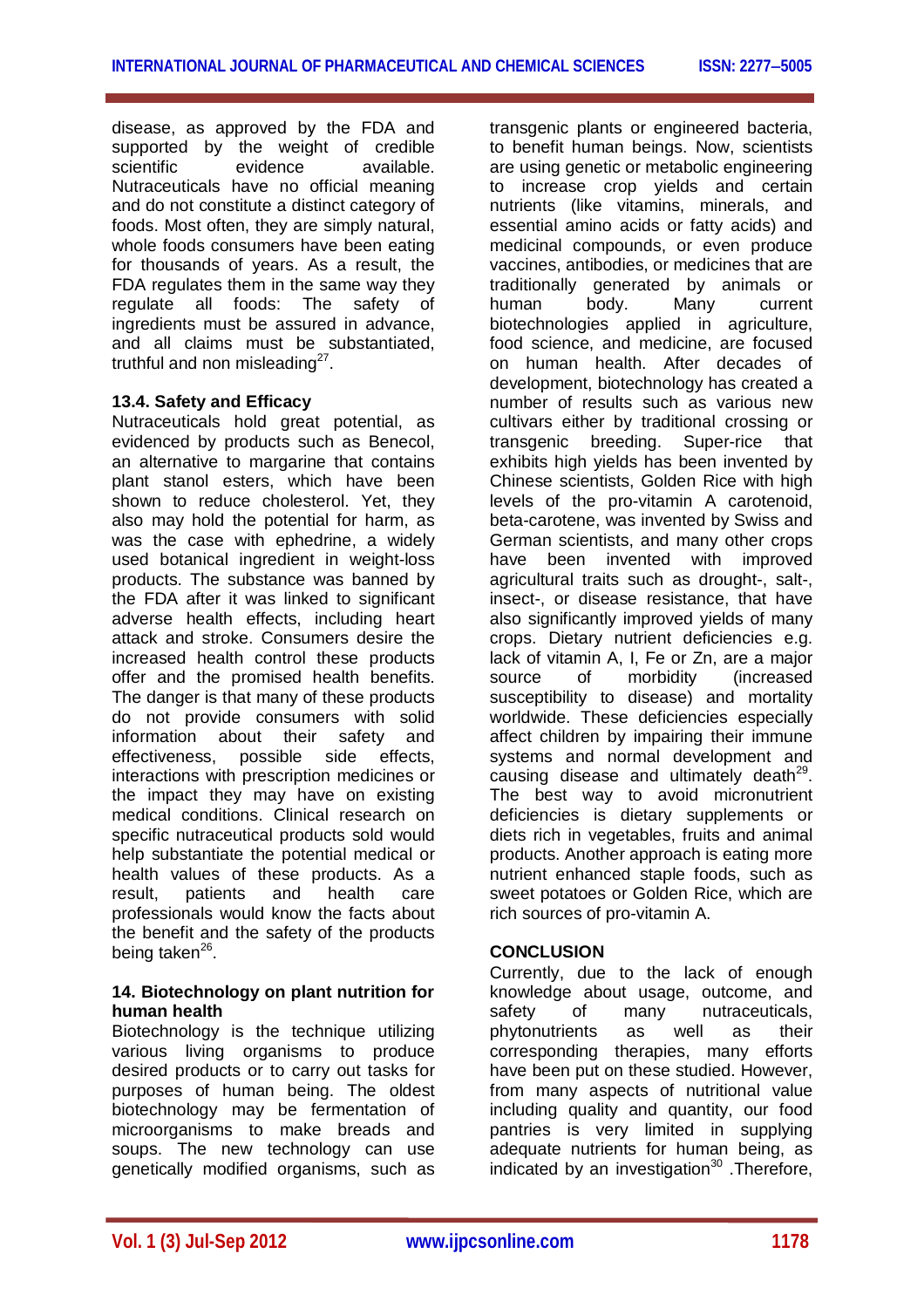how to produce the nutritional products in plant foods is becoming a major issue. Increasing contents and qualities of many desired nutrients in plant foods is a huge metabolic engineering project. Manipulation of biosynthetic or metabolic pathways and overproduction of nutrients such as vitamins, minerals, long-chain

polyunsaturated fatty acids, and other phytonutrients including flavonoid, terpenoid, and alkaloid in crops or medicinal plants have made a number of successes. These engineered crops have been one of the most expected breakthroughs in plant biotechnology.

| nuudoouutodis produot iist |                             |                                |
|----------------------------|-----------------------------|--------------------------------|
| Momordica charantia        | <b>Bitter Gourd</b>         | Bitters 10%, Charantin 0.4%    |
| Mucuna pruriens            | Cow Itch Plant              | L-DOPA 15 - 60%                |
| Ocimum sanctum             | Holy Basil, St. Joseph Wort | Tannins 7%                     |
| Phaseolus vulgaris         | Kidney Bean                 | Activity 8000 units            |
| Phyllanthus niruri         |                             | Bitters 1.5%                   |
| Piper longum               | Indian Long Pepper          | Piperine 5%                    |
| Piper nigrum               | Black Pepper                | Piperine 4%                    |
| Pterocarpus marsupium      | Indian Kino Tree            | Pterostillbene 4%, Flavones 5% |
| Punica granatum            | Pomegranate                 | Ellagic acid 8%                |
| Salacia reticulata         | Kotalahimbatu               | Saponins 15%, Flavones 5%      |
| Sapindus trifoliatus       | Soapnut-tree                | Saponins 20%                   |
| Terminalia arjuna          | Arjuna                      | Tannins 25%, Arjunic acid 1%   |
| Terminalia belerica        | Belleric myroblan           | Tannins 10%                    |
| Terminalia chebula         | Chebulic myroblan           | Tannins 20%                    |
| Tinospora cordifolia       | Tinospora Gulancha          | Bitters 1.5%                   |
| Tribulus terrestris        | <b>Small Caltrops</b>       | Saponins 20% - 60%             |
| Valeriana wallichii        | Valerian rhizome            | Valeric acid 0.8%              |
|                            |                             |                                |

#### **Nutraceuticals product list**

#### **REFERENCES**

- 1. Juan Carlos Espı´n, Marı´a Teresa Garcı´a-Conesa and Francisco A. Toma´s-Barbera´n. Nutraceuticals: Facts and fiction.
- 2. Whitman M. Understanding the perceived need for complementary and alternative nutraceuticals: lifestyle issues. Clin J Oncol Nurs. 2001;5:190-4.
- 3. Stauffer JE. Nutraceuticals. Cereal Foods World. 1999;44:115-7.
- 4. Dureaj H, Kaushik D and Kumar V. Development of nutraceuticals. Indian Journal of Pharmacology. 2003;35:363-372.
- 5. Hanif R, Iqbal Z, Iqbal M, Hanif S and Rasheed M. Use of vegetables as nutritional food: role in human health. J Agric Boil Sci. 2006;1:18- 22.
- 6. Akubugwo IE, Obasi NAL, Chinyere GC and Ugbogu AE. Nutritional and chemical value of Amaranthus hybridus leaves from Afikpo, Nigeria. African Journal of Biotechnology. 2007;6(24):2833- 2839.
- 7. Eamonn MM. Review ONPrebiotics and probiotics; modifying and mining the Microbiota Quigley Alimentary Pharmabiotic Centre, University College Cork, Ireland Pharmacological Research. 2010;61:213–218.
- 8. Brower V. Nutraceuticals: poised for a healthy slice of the healthcare market. Nat Biotechnol. 1998;16:728-731.
- 9. Zeisel SH. Regulation of Nutraceuticals. Science. 1999;285:185-186.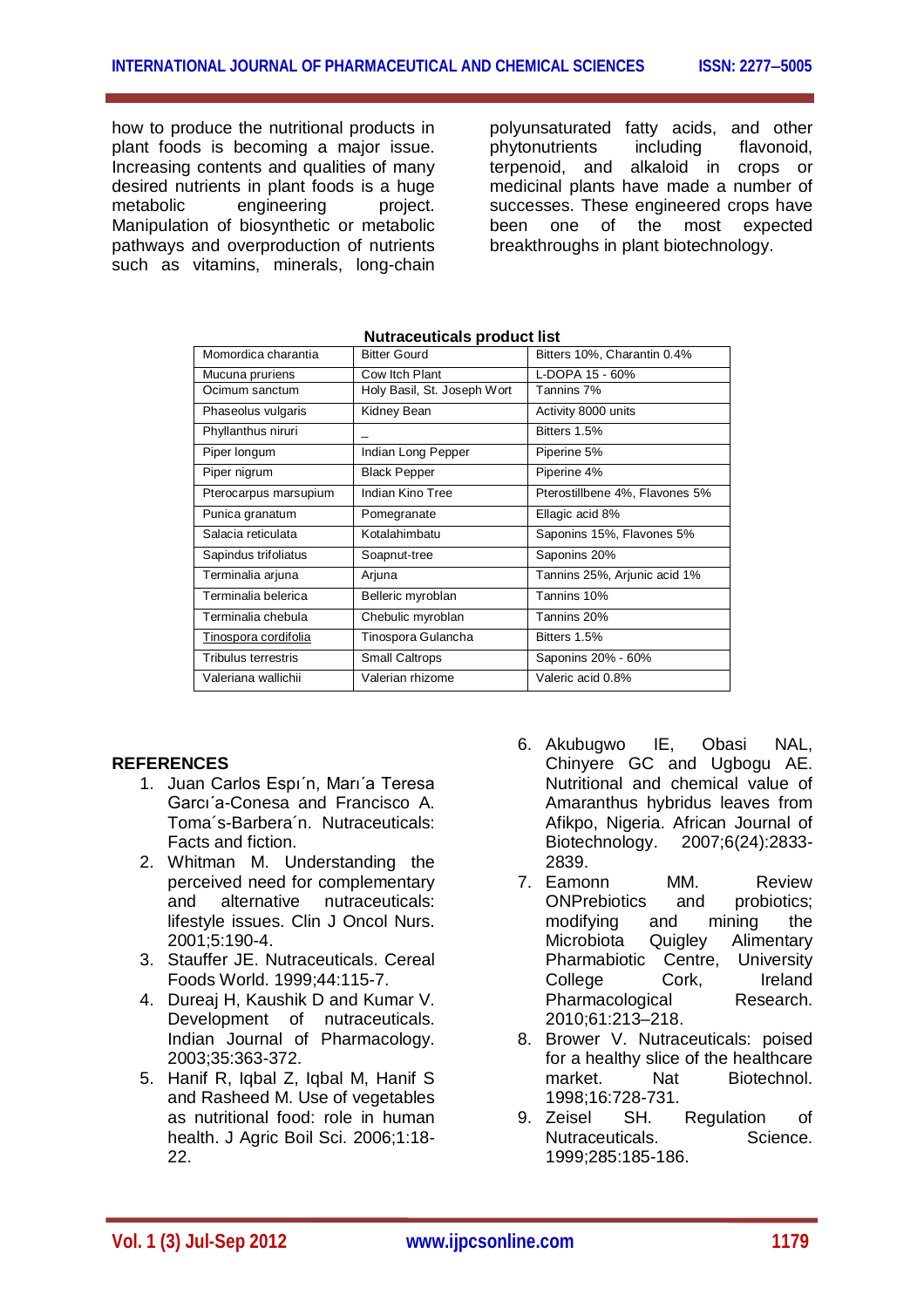- 10. Whitman M. Understanding the perceived need for complementary and alternative nutraceuticals: lifestyle issues. Clin J Oncol Nurs. 2011;5:190-194.
- 11. Heyland DK. In search of the magic nutraceuticals: problems with current approaches. J Nutr. 2001;131(9):2591-2595.
- 12. Elizabeth AC. Over the -counter products: nonprescription medications, nutraceuticals, and herbal agents. Clin Obstet Gynecol. 2002;45(1):89-98.
- 13. Claire L. Vernazza, Bodun A. Rabiu and Glenn R. Gibson. Human Colonic Microbiology and the Role of Dietary Intervention :Introduction to Prebiotics Prebiotics: Development and Application Edited by G. R. Gibson and R. A. Rastall 2006 John Wiley & Sons, Ltd.
- 14. Tuohy K and Gibson GR and Kolida S. Prebiotic effects of inulin and oligofructose, Food Microbial Sciences Unit, School of Food Biosciences, The University of Reading, Whiteknights, Reading,RG6 6AP, UK British Journal of Nutrition. 2002;87(2):193–197.
- 15. EFSA (European Food Safety Authority). Scientific Opinion of the Panel on Dietetic Products, Nutrition and Allergies on a request from the EC on Food-Based Dietary Guidelines. The EFSA J. 2008:1-44.
- 16. Boylan S et al. Dietary habits in three Central and Eastern European countries: the HAPIEE study. BMC Public Health. 2009;9:439.
- 17. Acheson D. Independent Inquiry into Inequalities in Health, Foodaware Proposals for an EU Nutrition Policy, Comments on the Joint WHO/FAO Expert Consultation on Diet, Nutrition and the Prevention of Chronic Diseases, 2002.
- 18. NHS. Exploration of Adult Food Portion Size Tools Health,

Edinburgh, NHS Health, Scotland, 2008.

- 19. Brunso K. Fiord TA and Grunert KG. Consumers' food choice and quality perception; Aarhus School of Business: Aarhus, Denmark. 2002:77.
- 20. Grunert KG, Brunso K, Bredahl L and Bech AC. Food-Related Lifestyle: A Segmentation Approach to European Food Consumers. In Food, People and Society: A European Perspective of Consumers' Food Choices. Springer Verlag: Berlin, Germany. 2001:211-230.
- 21. CSPI Reports. Public Health Boon or 21st Century Quackery? International, Functional Foods, Center for Science in the Public, 1998.
- 22. Caetano MC, Ortiz TT, da Silva SG, de Souza FI and Sarni RO. Complementary feeding: inappropriate practices in infants. J Pediatr. (Rio J). 2010:86.
- 23. Cencic A and Chingwaru W. Antimicrobial Agents Deriving from Indigenous Plants. RPFNA. 2010;2:83-92.
- 24. Balsano C and Alisi A. Antioxidant effects of natural bioactive compounds. Curr Pharm Des. 2009;15:3063-3073.
- 25. Liu RH. Potential synergy of phytochemicals in cancer prevention: mechanism of action. J Nutr. 2004;134:3479-3485.
- 26. Terry P et al. Fruit, vegetables, dietary fiber, and risk of colorectal cancer. J Natl Cancer Inst. 2001;93:525-533.
- 27. Hanif R, Iqbal Z, Iqbal M, Hanif S and Rasheed M. Use of vegetables as nutritional food: role in human health. J Agric.Boil Sci. 2006;1:18- 22.
- 28. Akubugwo IE, Obasi NAL, Chinyere GC and Ugbogu AE. Nutritional and chemical value of Amaranthus hybridus leaves from Afikpo, Nigeria. African Journal of Biotechnology. 2007;6(24):2833- 2839.